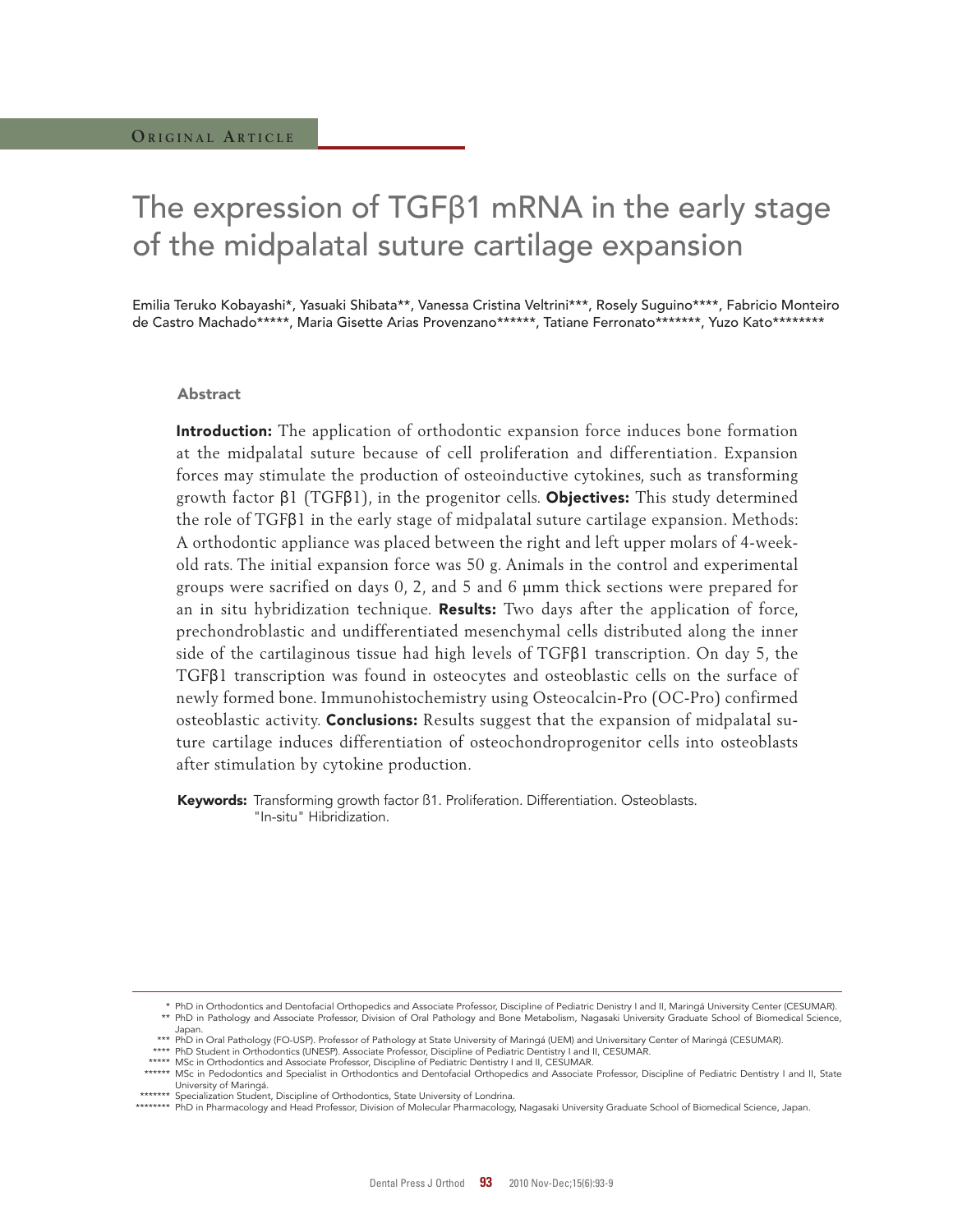## **INTRODUCTION**

The midpalatal suture cartilage of growing rats is composed of layers of precartilaginous cells located in the central part of the suture, and of mature cartilaginous cells layers on both sides of the precartilaginous layers. The precartilaginous cells layers are filled with prechondroblastic and undifferentiated mesenchymal cells with a high capacity to proliferate and differentiate into chondrocytes and osteoblasts.

Bone formation at the midpalatal suture cartilage initiates from the outer side of the cartilaginous tissue by means of endochondral ossification. However, when an orthodontic expansion force is applied to the suture, new bone formation is initiated on the inner side of the cartilaginous tissue by means of intramembranous ossification.7,18 This process involves the proliferation of undifferentiated mesenchymal cells and their differentiation into osteoblasts.

Kobayashi et al $^7$  described the early cell response caused by the induction of orthodontic forces, which increase the expression of proliferating cell nuclear antigen (PCNA), a specific cell proliferation marker, and many other proteins of the bone matrix in the inner side of the cartilaginous tissue. Their results showed that mechanical stress is an important mediator of proliferation and differentiation of osteochondroprogenitor cells into osteoblasts.

However, no studies have definitively explained the molecular mechanism of cell response mediated by orthodontic expansion forces that leads to proliferation and differentiation of the progenitor cells into osteoblasts.

Both in vivo $11,12,14$  and in vitro $4,8,9$  studies have demonstrated the participation of transforming growth factor β1 (TGFβ1), a cytokine that belongs to the TGFβ superfamily, in bone formation.

This study was performed using an in situ hybridization technique to evaluate the transcription level of TGFβ1, a cytokine with high osteogenic capacity, after an orthodontic expansion force was applied to the midpalatal suture cartilage of growing rats.

## MAtERIALS AnD MEtHODS

### Expansion of the midpalatal suture

Four-week-old male Wistar rats (Charles River Corporation, Kanagawa, Japan) weighing 67-83g were housed at the animal laboratory and fed a standard pellet chow (Oriental Yeast, Tokyo, Japan) and water ad libitum. All experimental procedures were approved by the Animal Welfare Committee of Nagasaki University, Japan.

An orthodontic expansion appliance (0.014 inch Co-Cr wire, green Elgiloy Semi-Resilient wire; Rocky Mountain Morita Corporation, Denver, CO, USA) was placed between the maxillary right and left molars, as described by Kobayashi et al.<sup>7</sup>

A strain gauge (Tomy International Co., Tokyo, Japan) was used to adjust the initial expansion force to 50 g. The animals in the control and experimental groups were sacrified on days 0, 2, and 5. Each group was composed of 3 animals.

## Tissue preparation for immunohistochemistry

The maxillary bone was surgically removed and fixed by immersion in 4% paraformaldehyde overnight at 4°C. After fixation, the maxilla was demineralized in 10% ethylenediaminetetraacetic acid (EDTA) for 10 days at 4°C, and then dehydrated using an increasing ethanol series. The specimens was embedded in paraffin, cut into 6 µmm thick serial frontal sections at the mesial root of the maxillary first molar, and mounted on 3-aminopropyltriethoxysilane coated slides.

## Tissue preparation for in situ hybridization

Sections for in situ hybridization were prepared in the same way as for immunohisto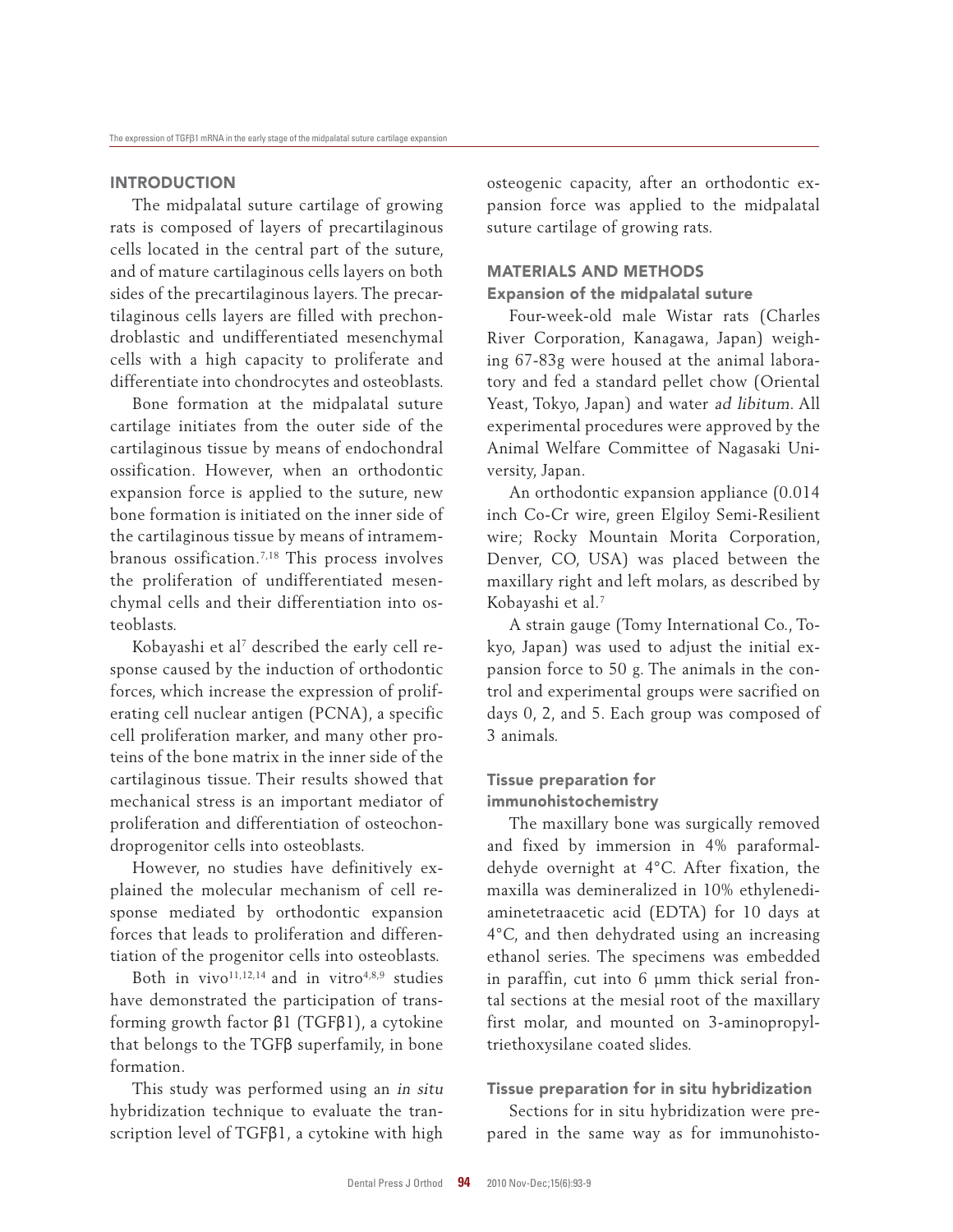chemical staining. All solutions were free of RNase due to the addition of 0.1% diethyl pyrocarbonate (DEPC) to  $H<sub>2</sub>O$ .

## Preparation of cRnA digoxigenin-labeled probes for in situ hybridization

The plasmid containing TGFβ1 cDNA was transferred into Escherichia coli to amplify cDNA. TGFβ1 cDNA was cut at the BamHI/HindIII site, subcloned into Bluescript KS+ vector, and then used as a model for cRNA production. Single strand RNA antisense (complementary) and sense (non complementary) digoxigenin-labeled probes were prepared according to the instructions supplied with the DIG-RNA labeling kit (Boehringer Mannheim, Germany). Transcriptions were performed using T3 or T7 RNA polymerase. Labeling with digoxigenin was confirmed using a hybridization filter. Each probe reacted only with a corresponding RNA reverse strand.

### In situ hybridization

In situ hybridization was performed according to the method described by Nakase et al.<sup>13</sup> After blocking the alkaline phosphatase activity with acid, the sections were incubated with RNA DIG-UTP (1.5 mg/ml) label probes at 55° C overnight, and then washed extensively and treated for RNase. The DIG-labeled probes were detected using an anti-DIG antibody conjugated with alkaline phosphatase and 5-bromo-4-chloro-3-indolyl phosphate as a substrate and developed using a DIG nucleic acid detection kit (Boehringer Mannheim).

Controls were: (a) hybridization with sense (mRNA) probe; (b) hybridization with non probe.

## Immunohistochemical

## and histochemical staining

Immunohistochemistry was performed using the peroxidase-anti-peroxidase method as described by Sakai et al.<sup>16</sup> Briefly, the sections were pretreated with first antibody. Rabbit an-

tisera against rat Cathepsin K (CK)<sup>3</sup> and rat Osteocalcin-Pro peptide (OC-pro)<sup>2</sup> were diluted at 1:200 and 1:100 and kept in blocking buffer overnight at 4°C.

On the following day, the sections were washed and incubated with the second antibody (goat anti-rabbit IgG).

The immunoreactivity sites were visualized using peroxidase-anti-peroxidase and reacted with 3,3 diaminobenzidine to produce a brown benzidine staining precipitation.<sup>17</sup> For Proliferating Cell Nuclear Antigen (PCNA) detection, specimens were kept overnight at  $4^{\circ}$ C in mouse monoclonal antibody (clone PC10, DAKO, Tokyo, Japan) at 1:50 dilution as the first antibody.

The sections were stained with streptavidinbiotin peroxidase (Histofine ABC kit-Nichirei Co. Ltd., Tokyo) according to the manufacturer's instructions. Negative control immunoreactivity was evaluated using normal rabbit serum (1:100 dilution) or normal mouse IgG (100 mg/ml). The histochemical tests for hematoxylin and eosin were performed using the method described by  $L$ von. $^{10}$ 

#### RESULTS

## Histological changes during midpalatal suture cartilage expansion

On day 0, the central area of the suture cartilage was filled with a cartilaginous cell layer composed of undifferentiated mesenchymal at the center, and prechondroblastic cells. Around this area, the cells exhibited features of mature chondroblasts and/or chondrocytes (Fig 1A).

On day 2, the mature cartilaginous cell layers were displaced laterally, and the central part of the suture still had immature prechondroblastic and mesenchymal cells. In addition, a cell cluster was observed at the border of prechondroblastic and chondroblastic cells (Fig 1B).

New trabecular bone formation was first seen 5 days after the application of an expansion force (Fig 1C).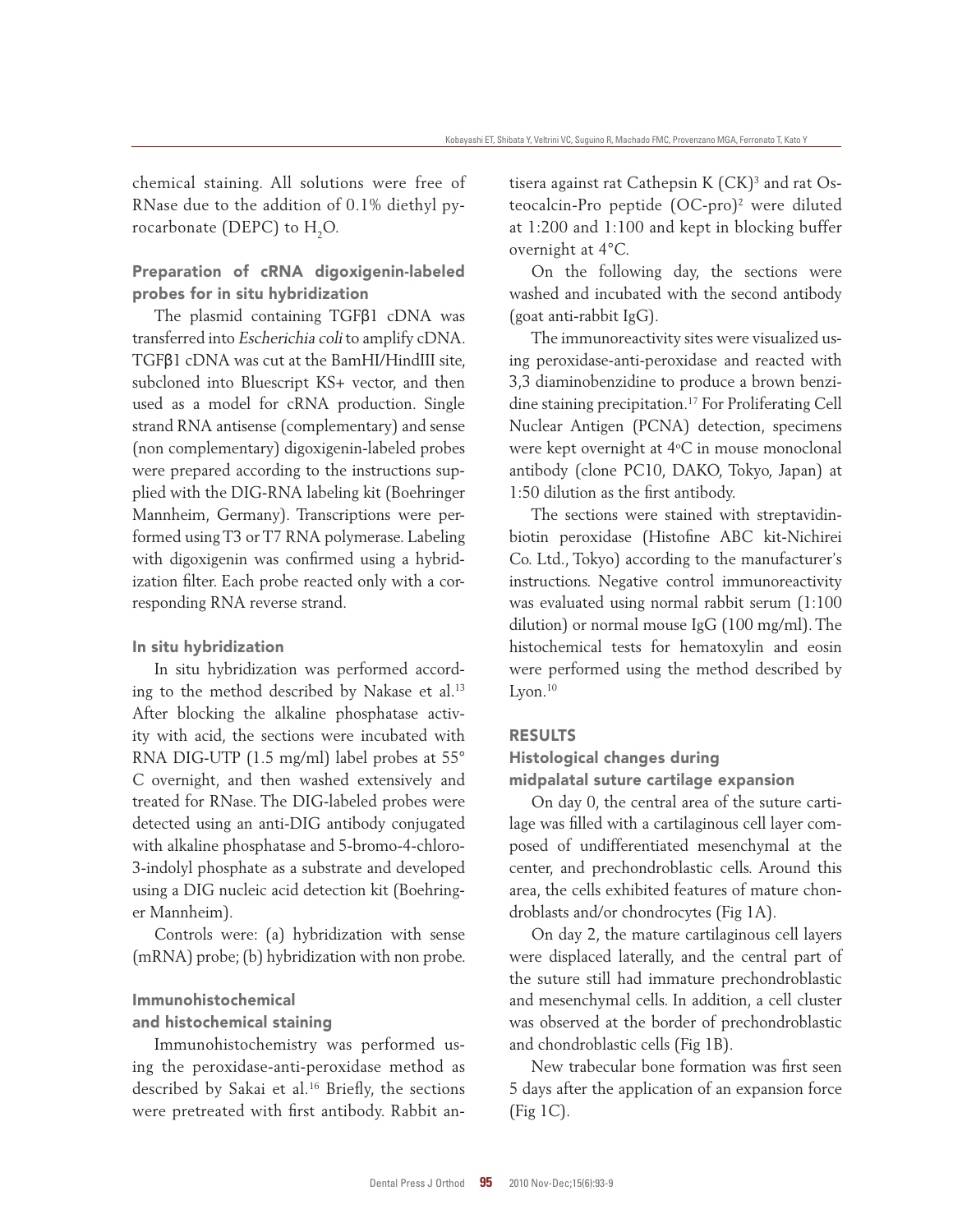## In situ hybridization and immunohistochemistry

In this study, in situ hybridization technique was carried out using cRNA-DIG-labeled probes to evaluate the expression of TGFβ1 mRNA localized in the midpalatal suture cartilage. On day 0 (Fig 2A), a positive TGFβ1 mRNA (a) transcription level was detected in the mature osteoblasts located in the periphery of trabecular bone, laterally to the layer of cells compatible with chondroblasts, as shown by arrows in Figure 2A.

Positive PCNA immunoreactivity (Fig 2B) was found in the prechondroblastic cells in the central part of the suture and in the mature and hypertrophying cartilage cells located in the periphery of the suture. Intense cathepsin (CK) (Fig 2C) immunoreactivity was observed in the outer side of the cartilaginous cell layers, in the transition to bone tissue.

On day 2 (Fig 3A), an intense positive TGFβ1 mRNA (a) transcription was seen at the border of prechondroblastic and chondroblastic cells.

Strong PCNA (Fig 3B) immunoreactivity was seen in the same area. The positive immunoreactivity pattern for CK found in the control group (day 0) was also seen in the outer side of cartilaginous tissue, which was indicative of osteoclastic activity.

During the following days (Fig 4A), an intense specific signal for TGFβ1 mRNA (a) was observed in osteocytes (open arrowheads) and osteoblasts (filled arrowheads) inside and on the surface of newly formed bone (day 5).

Osteoblastic activity was confirmed by immunohistochemistry using Osteocalcin-Pro (OC-Pro) (Fig 4B). The pattern of osteoclastic activity (Fig 4C) was the same found on day 0 (control group).



FIGURE 1 - Sequence of histological changes in midpalatal suture after application of expansion force. Con: control; PC: precartilaginous cells; c: cartilaginous cells; B: bone; NB: newly formed bone. Bars **A**, **B** and **C** = 50 µm.



FIGURE 2 - Expression of TGFß1 mRNA (**A**), PCNA (**B**) and CK (**C**) on day 0. TGFß1: transforming growth factor ß1; PCNA: proliferating cell nuclear antigen; CK: cathepsin K. Bars  $A$ ,  $B$  and  $C = 10$   $\mu$ m.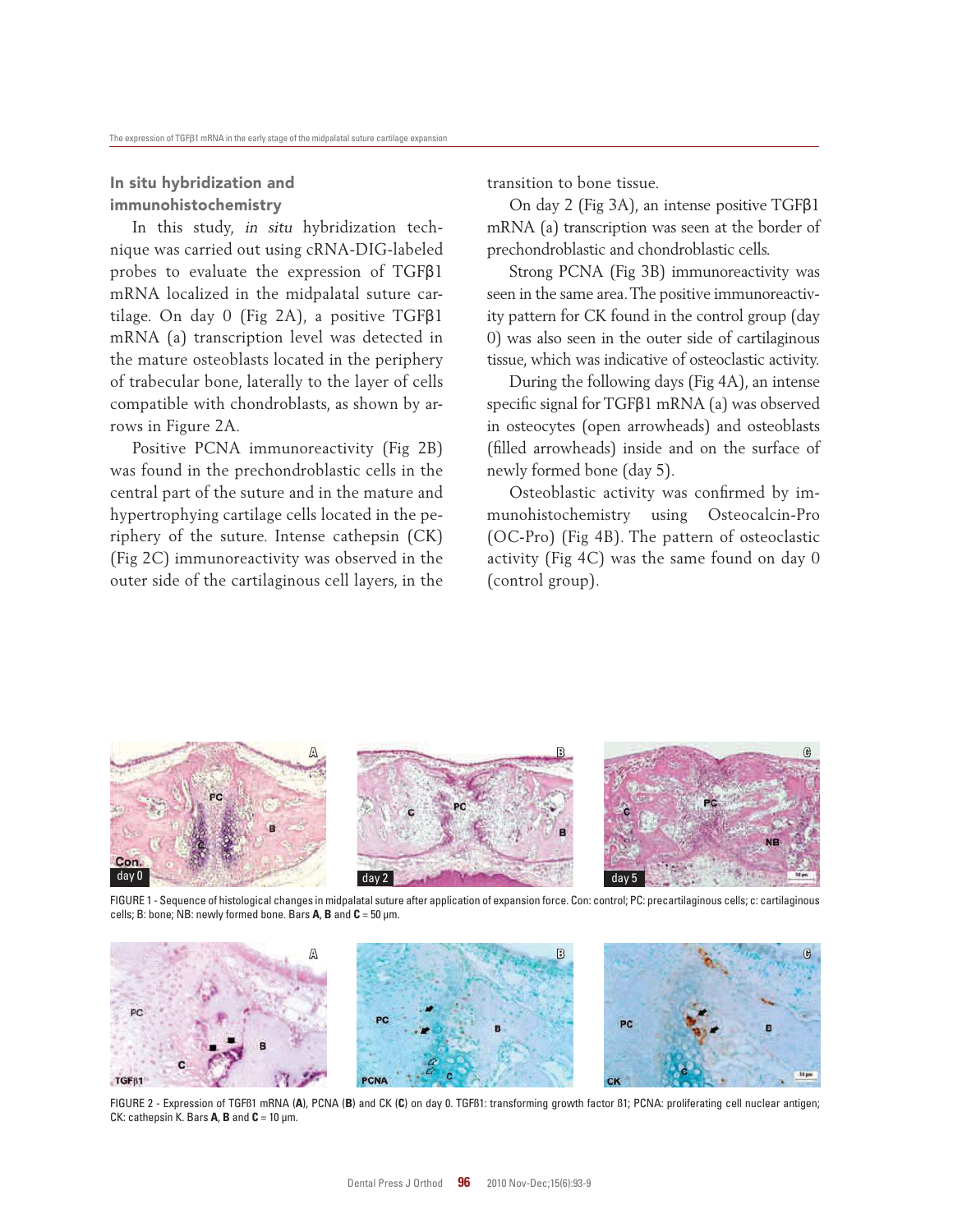

FIGURE 3 - Expression of TGFβ1 mRNA (**A**) and PCNA (**B**) on day 2. Bars **A** and **B** = 10 µm.



FIGURE 4 - Expression of TGFβ1 mRNA (**A**), OC-Pro (**B**) and CK (**C**) on day 5. OC-Pro: Osteocalcin-Pro. Bars **A**, **B**, and **C** = 10 µm.

#### **DISCUSSION**

On day 0, positive PCNA immunoreactivity was expressed in the prechondroblastic cells located in the central area of the midpalatal suture cartilage and in some mature and hypertrophying cartilage cells, which was indicative of their proliferative activity. PCNA is a protein found in the cell nucleus that acts as a DNA polymerase delta cofactor during the DNA synthesis stage.<sup>1</sup> It is used to determine the level of proliferative activity. At this stage, proliferative activity may be associated with normal cross-sectional development of the palate.<sup>7</sup>

On day 2, the expression of PCNA immunoreactivity increased substantially in the border of the prechondroblastic and chondroblastic layers after the orthodontic expansion force was applied.

Previously to our study<sup>7</sup>, positive immu-

noreactivity for osteocalcin (OCN), a specific marker for osteoblasts, and alkaline phosphatase (ALPase) activity were found in the same stage and area, which suggests that osteochondroprogenitor cells differentiate into osteoblasts in response to the expansion force. Accordingly, high TGFβ1 mRNA transcription levels were expressed in the same region on day 2, as well as in mature osteoblasts on day 0.

TGFβ1 expression associated with newly formed bone has been investigated by many authors. Noda et al<sup>14</sup> reported the occurrence of bone formation after TGFβ1 injection in the calvarium of newborn rats.

In addition, the role of TGFβ1 in osteoblastic differentiation from undifferentiated mesenchymal cells was been investigated by Joyce et al,<sup>5</sup> who reported that TGFβ1 induces differentiation of mesenchymal-like cells into osteoblasts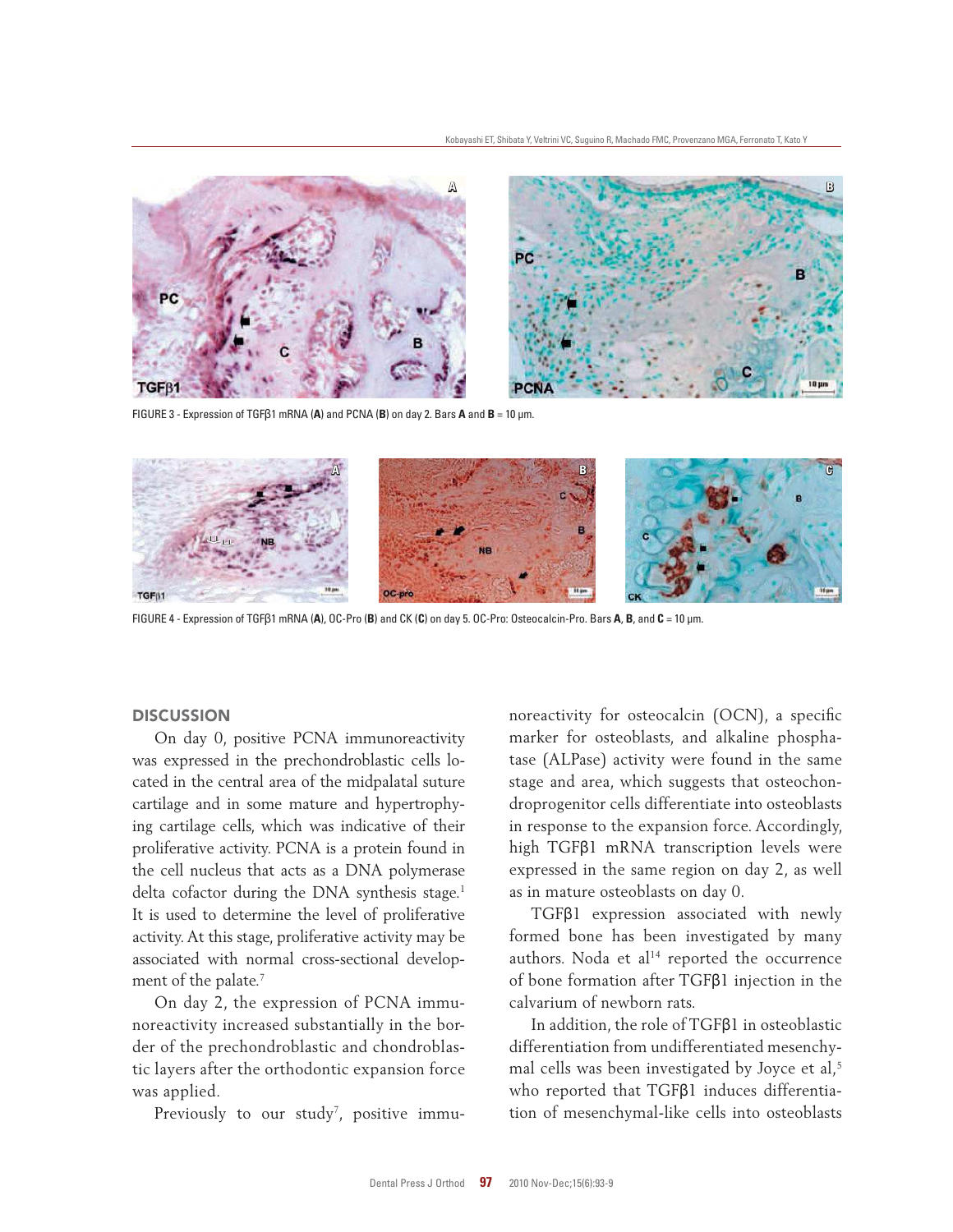by stimulating proliferation and extracellular matrix protein production.

TGFβ1 may mediate osteogenesis because of its chemotactic effect on the osteoblastic precursor cells as it recruits those cells to the region to start the process of bone formation.<sup>15</sup>

In the late stage of the treatment (day 5), new bone formation continued and developed a columnar bone structure that grew from the center of the suture.

Positive immunoreactivity for Osteocalcin-Pro (OC-Pro), a specific osteoblastic marker, confirmed osteoblastic activity on the surface of the newly formed bone in this region.

TGF1 transcription was detected in osteocytes and osteoblasts on the surface of newly formed bone, which suggests that those cytokines participate in the regulation of the differentiation of mesenchymal cells into osteoblasts.

At all experimental time points (day 0, 2, 5), CK immunoreactivity was expressed exclusively in the outer side of the cartilaginous cell layers, following the normal pathway of calcified cartilage matrix absorption by osteoclastic cells. This protease is involved in the degradation of type I and type II collagen and osteonectin by osteoclasts.<sup>3</sup>

However, there was no osteoclastic activity in the inner side of the cartilaginous tissue, although there were blood vessels that promoted the migration of precursor osteoclasts to this region. Osteoclastic activity may change due to the high TGFβ1 expression, which can inhibit the differentiation of precursor osteoclasts and also the absorptive activity of mature osteoclasts.<sup>6</sup>

#### **CONCLUSIONS**

The results of this study suggest that:

The expansion of the midpalatal suture increases TGFβ1 transcription in the cells in the border of precartilaginous and cartilaginous cell layers and in osteocytes and osteoblasts on the surface of newly formed bone.

The expression of TGFβ1, osteocalcin (OCN), and alkaline phosphatase (ALPase) in the border of the precartilaginous and cartilaginous cell layers on day 2, was an indicative of the beginning of osteochondroprogenitor cells differentiation into osteoblasts.

New bone formation by means of intramembranous ossification was induced in the inner side of the cartilaginous layers.

The absence of osteoclastic activity in the inner side of the expanded cartilaginous tissue may be associated with the high level of TGFβ1 transcription.

#### **ACKNOWLEDGMENT**

This study was supported by the Japan International Cooperation Agency (JICA), Japan. We thank Dr. Hideaki Sakai (in memoriam) for his excellent guidance, and José Antonio, laboratory technician at the Maringá State University (UEM), for his invaluable technical advice.